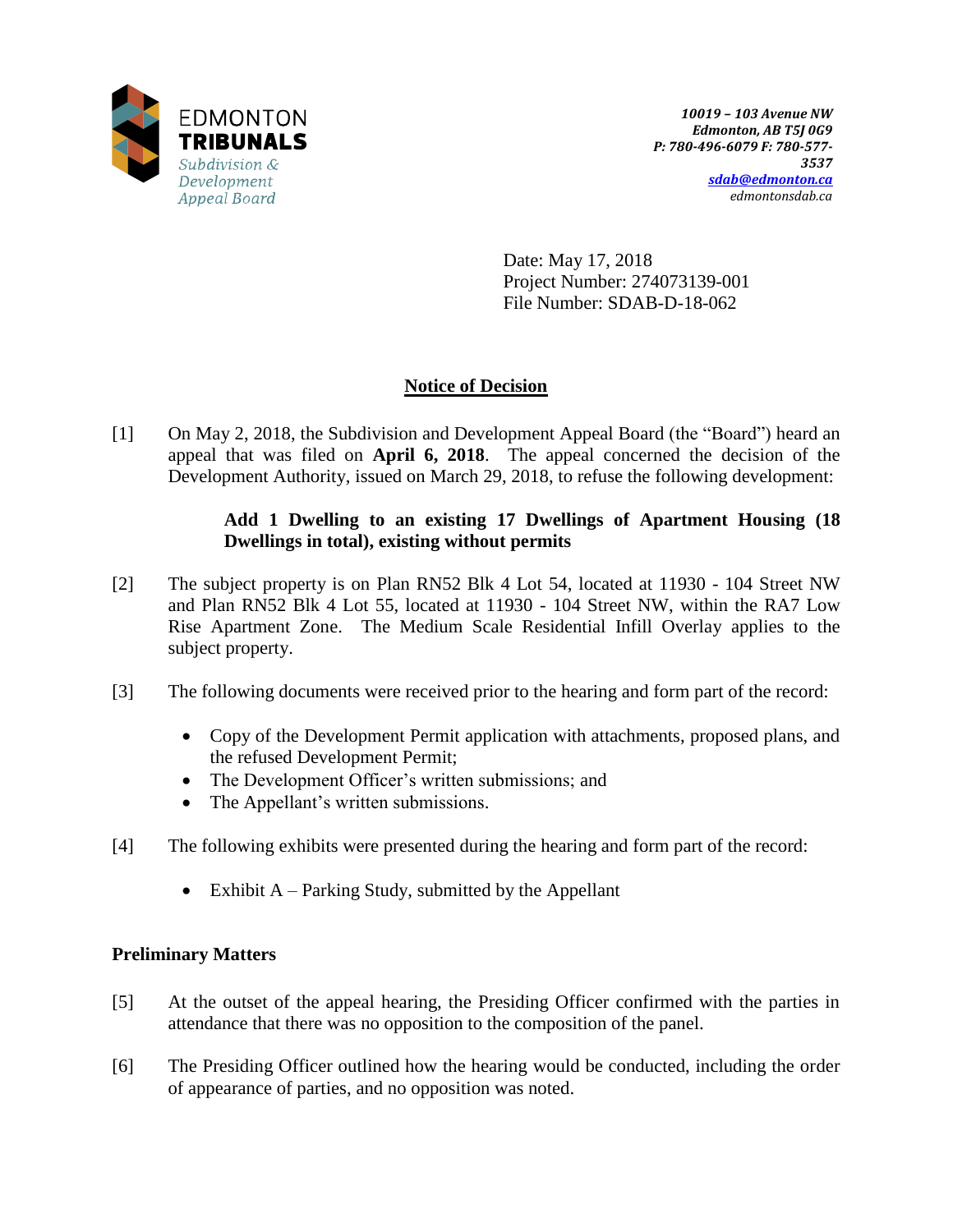[7] The appeal was filed on time, in accordance with Section 686 of the *Municipal Government Act*, RSA 2000, c M-26 (the "*Municipal Government Act*").

#### **Summary of Hearing**

- *i) Position of the Appellant, Mr. Farajmandi*
- [8] Mr. Farajmandi referred to the three reasons for the refused permit.
- [9] With regard to the amenity area, the additional dwelling does not have amenity area as it is in the basement area of the building.
- [10] The dwellings in the building do not have balconies which will not affect the tenants as they are mostly students. The dwellings are less expensive due to the lack of amenity space.
- [11] A parking study was done which showed that there is sufficient parking. There is always parking space available in the parking area.
- [12] He has visited the site after hours and there has been no issue parking at the subject Site. On-street parking can be congested but there is always space available.
- [13] The NAIT parkade is approximately 300 metres from the subject Site.
- [14] The allowable density is 17.4 dwellings and they have 18 dwellings.
- [15] The additional dwelling will not negatively impact the neighbours as they are not making any alterations to the building.
- [16] The additional dwelling was in existence when they purchased the property in 2006. He was not aware the additional dwelling did not have a permit until they renewed the mortgage.
- [17] In response to questions by the Board, the Appellant stated that he was not aware when the additional suite was added.
- [18] Ten years ago they would not have checked that the development permits were in place, but they do now. His company is checking to make sure all of his properties have the proper permits.
- [19] He provided the Board with a parking study of the subject Site (marked Exhibit A). He stated that the additional unit has an assigned parking space.
- [20] He could not confirm if the parking study was provided to the Transportation Services.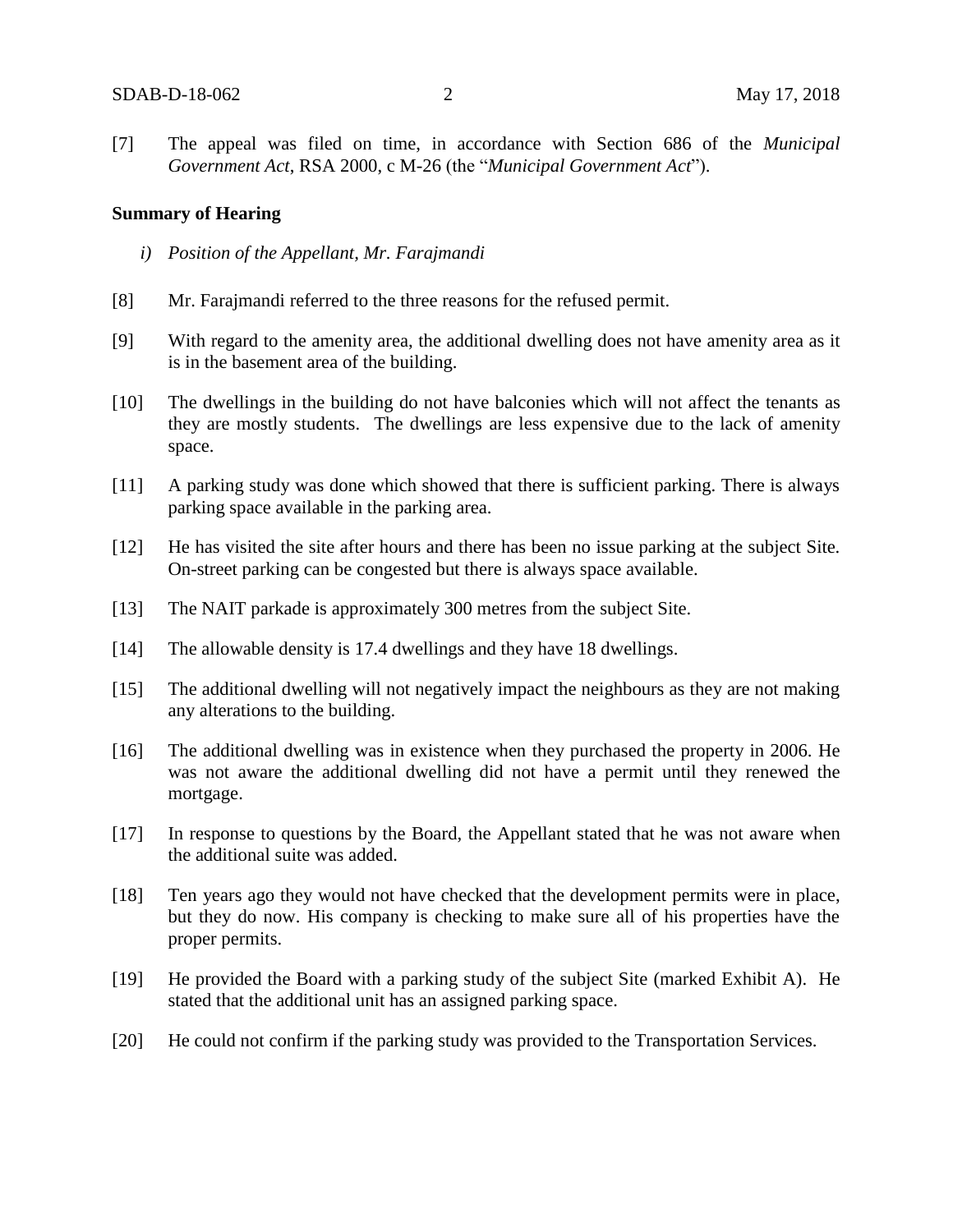- [21] He received a call from the adjacent neighbor to the north who was concerned that the addition would create a sun shadow on his property and provided her with information regarding the details of the proposed development. The neighbour verbally indicated that she did not have an issue with the proposed development.
- [22] He confirmed that the Development Officer sent community consultation to neighbouring property owners prior to making a decision on the proposed development.
- [23] He stated that not all of the Development Officers provide them with the letter that is sent out for community consultation. He could not confirm what information was in the community consultation letter.
- [24] He is agreeable to the conditions suggested in the Development Officer's written report.
- [25] He could not confirm if there is available public amenity space in other areas of the neighbourhood, but could confirm that the submitted photographs showed there is amenity space in the front yard of the subject Site.
	- *ii) Position of the Development Officer, Mr. Angeles*
- [26] The Development Authority provided written submissions and did not attend the hearing.

#### **Decision**

- [27] The appeal is ALLOWED and the decision of the Development Authority is REVOKED. The development is GRANTED as applied for to the Development Authority, subject to the following CONDITION:
	- 1. PRIOR TO THE RELEASE OF DRAWINGS FOR BUILDING PERMIT REVIEW, the applicant or property owner shall pay a Sanitary Sewer Trunk Charge fee of \$1,163.00. The SSTC charge is quoted at year 2018 rate. Please contact Private Development, Drainage Services, at 780-496-5665 for further details regarding the fee. However, the final SSTC is based on the prevailing rate at the time the applicant/owner makes payment at the 2nd Floor, Edmonton Tower, 10111 104 Avenue NW, Edmonton AB T5J 0J4.
- [28] In granting the development the following variances to the Edmonton Zoning Bylaw are allowed:
	- 1. The excess in the maximum number of allowable Dwellings of 125 Dwellings/hectare as per Section 210.4(2) is varied to allow an excess of 4.12 Dwellings/hectare thereby increasing the maximum allowed number of Dwellings from 17.4 Dwellings to 18 Dwellings.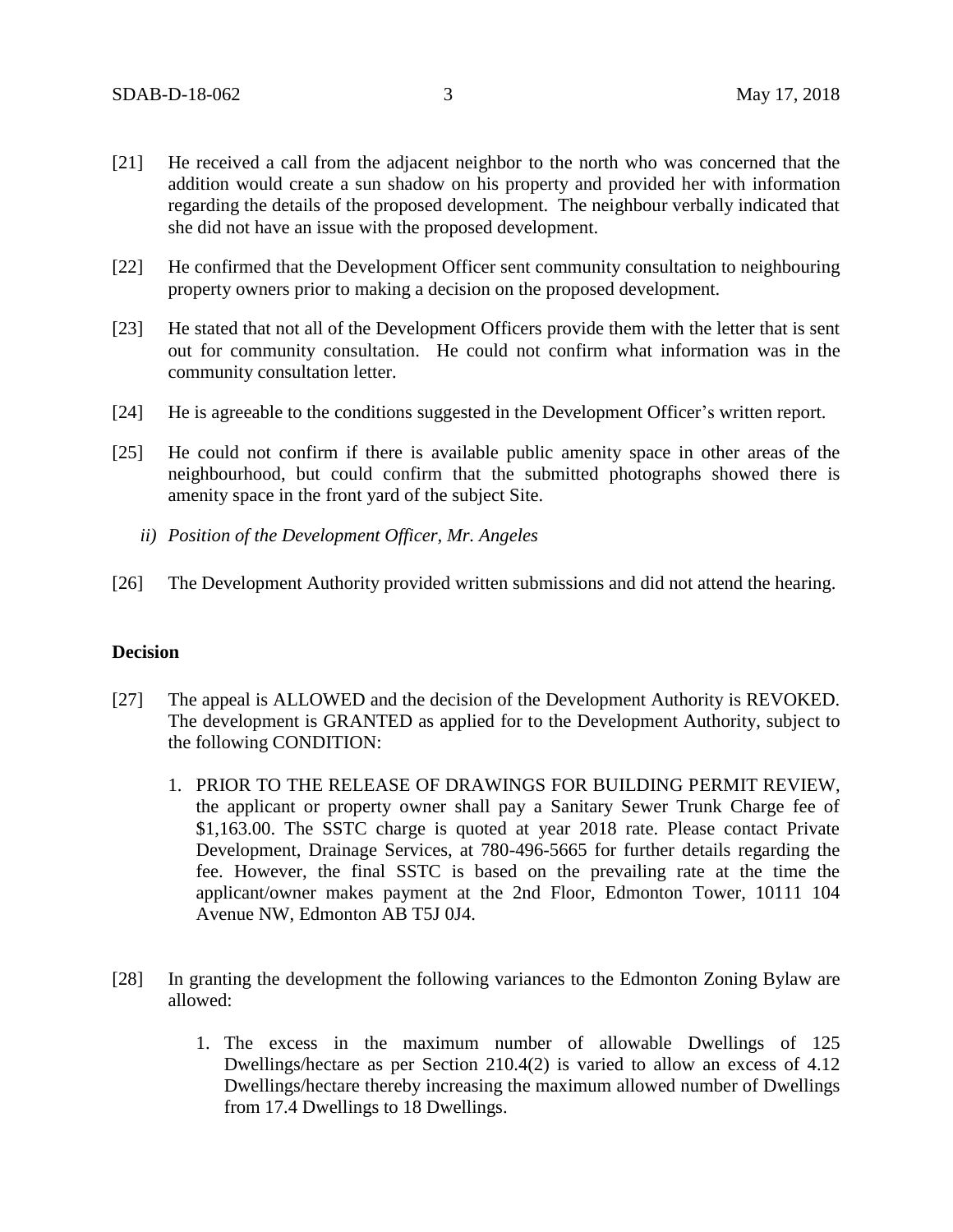- 2. The minimum required Amenity Area for the additional Dwelling unit, as per Section 210.4(10), Section 210.4(11) and Section 46, is waived.
- 3. The minimum required Parking Spaces of 21, as per Section 54.2, Schedule 1(A), is varied to allow a deficiency of 2 parking spaces, thereby decreasing the minimum required to 19 parking spaces.

#### **Reasons for Decision**

- [29] The proposed development is to add 1 Dwelling to an existing 17 Dwellings of Apartment Housing (18 Dwellings in total). Apartment Housing is a Permitted Use in the RA7 Low Rise Apartment Zone.
- [30] The Development Officer provided a written report outlining the three required variances. He did not have the authority to grant a variance in Density per Section 11.4.1.b of the *Edmonton Zoning Bylaw* and therefore refused the proposed development*.*
- [31] The Board finds that the three variances are interrelated and grants them for the following reasons.
- [32] Based on the evidence provided by the Development Officer, the subject Site was approved as Apartment Housing for 17 Dwellings on July 20, 1967. Despite the fact that the Apartment House was approved for 17 units, there is evidence that an additional unit was likely a conversion of a storage area which has been in existence for several years and predates the purchase of the property in 2006. There have been no known complaints during this time period from neighbouring property owners regarding the parking on the subject Site.
- [33] No exterior changes to the building are proposed.
- [34] The Board received evidence of community support. The Development Officer's written report indicates, and the Appellant confirmed, that a form of Community Consultation was conducted and that the neighbours were all "in support". The Appellant also contacted the owner of an adjacent Single Detached House and confirmed that they did not have a concern with the proposed development.
- [35] The Appellant provided the Board with a Parking Study conducted over a four day period including week days and weekends which showed ample available on-site parking. The number of occupied parking spaces varied from 7 to a maximum of 12 at any given time (Exhibit A).
- [36] Further, the Board finds that the subject Site is well serviced by public transportation on 118 Avenue and notes that the Appellant confirmed that several of the residents are students and do not have a vehicle given that the building is in close proximity to NAIT and public transportation on 118 Avenue.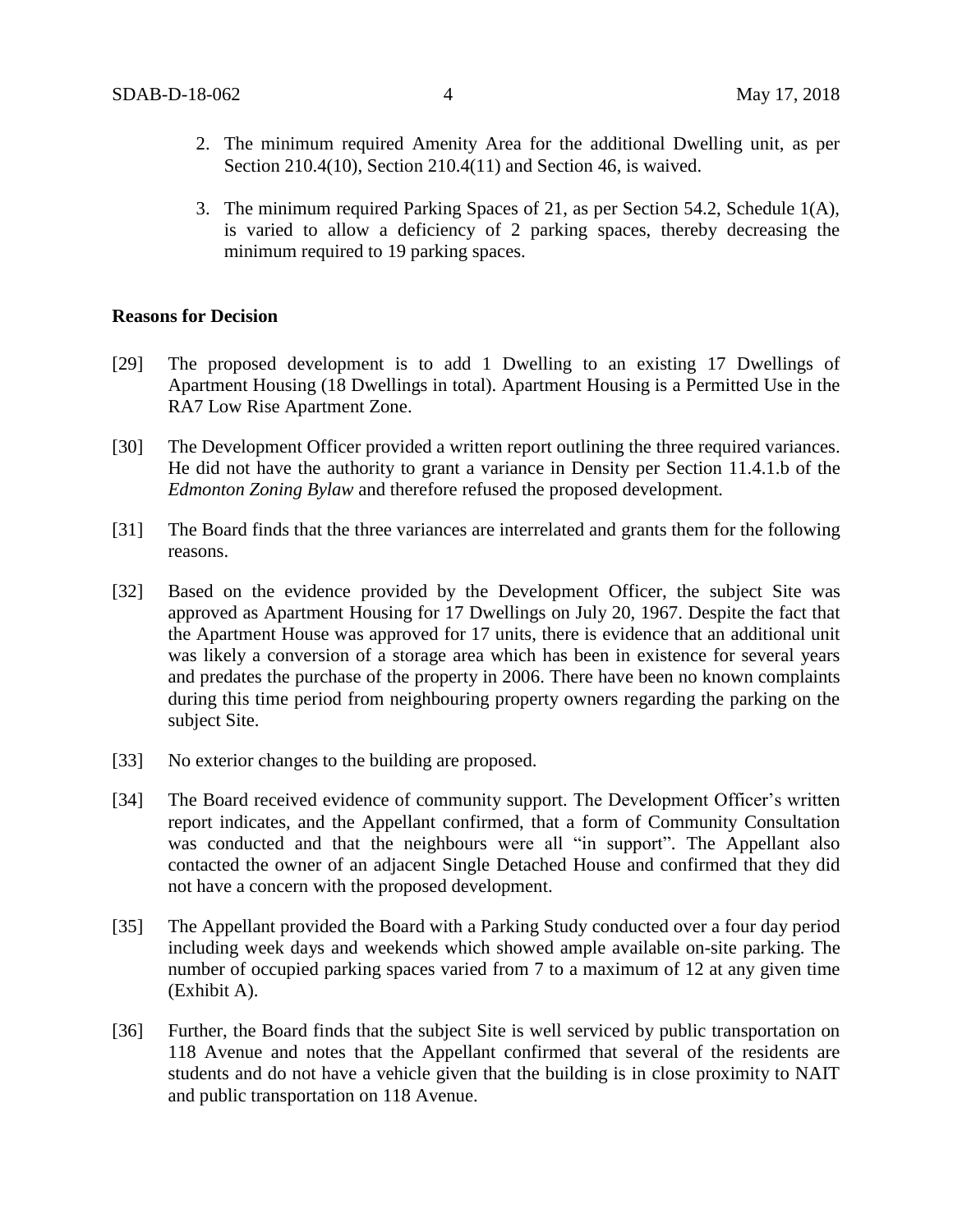- [37] The Board finds that the lack of Amenity Area for the additional Dwelling would impact the residents of the subject dwelling rather than the neighbouring property owners. Further, the Board finds that the lack of Amenity Area specific to this additional Dwelling is ameliorated by the green space in the front yard as shown in the Site Plan that was provided to the Board.
- [38] Based on the above, it is the opinion of the Board that the proposed development will not unduly interfere with the amenities of the neighbourhood, nor materially interfere with or affect the use, enjoyment or value of neighbouring parcels of land.
- [39] The condition suggested by the Development Officer was reviewed with the Appellant who was in agreement to the condition.

KChemian s)

Ms. K. Cherniawsky, Presiding Officer Subdivision and Development Appeal Board

Board Members in Attendance Mr. B. Gibson; Ms. G. Harris; Mr. L. Pratt; Mr. J. Wall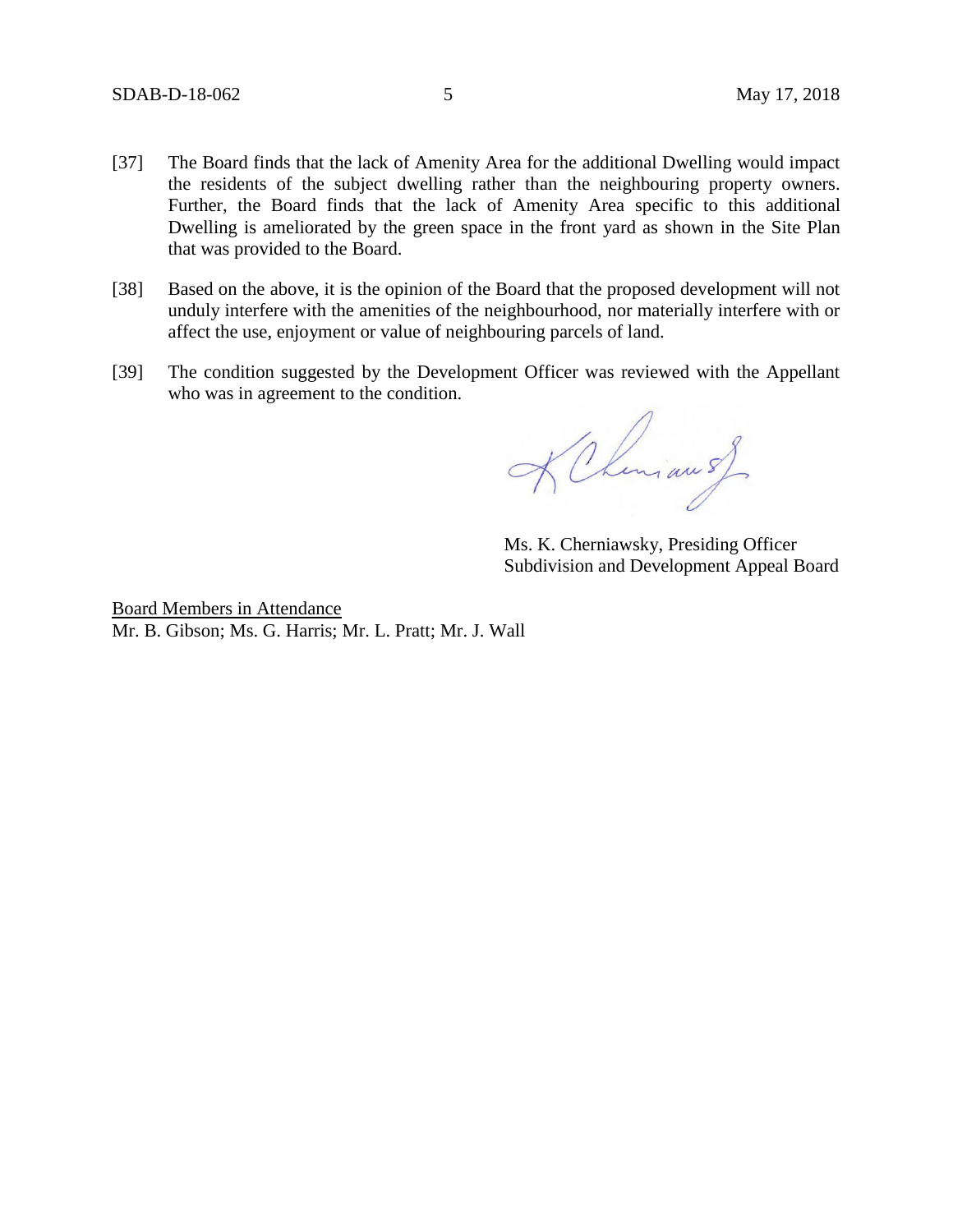#### **Important Information for the Applicant/Appellant**

- 1. This is not a Building Permit. A Building Permit must be obtained separately from Development & Zoning Services, located on the 2nd Floor, Edmonton Tower, 10111 – 104 Avenue NW, Edmonton, AB T5J 0J4.
- 2. Obtaining a Development Permit does not relieve you from complying with:
	- a) the requirements of the *Edmonton Zoning Bylaw*, insofar as those requirements have not been relaxed or varied by a decision of the Subdivision and Development Appeal Board,
	- b) the requirements of the *Alberta Safety Codes Act*,
	- c) the *Alberta Regulation 204/207 – Safety Codes Act – Permit Regulation*,
	- d) the requirements of any other appropriate federal, provincial or municipal legislation,
	- e) the conditions of any caveat, covenant, easement or other instrument affecting a building or land.
- 3. When an application for a Development Permit has been approved by the Subdivision and Development Appeal Board, it shall not be valid unless and until any conditions of approval, save those of a continuing nature, have been fulfilled.
- 4. A Development Permit will expire in accordance to the provisions of Section 22 of the *Edmonton Zoning Bylaw, Bylaw 12800*, as amended.
- 5. This decision may be appealed to the Alberta Court of Appeal on a question of law or jurisdiction under Section 688 of the *Municipal Government Act*, RSA 2000, c M-26. If the Subdivision and Development Appeal Board is served with notice of an application for leave to appeal its decision, such notice shall operate to suspend the Development Permit.
- 6. When a decision on a Development Permit application has been rendered by the Subdivision and Development Appeal Board, the enforcement of that decision is carried out by Development & Zoning Services, located on the 2nd Floor, Edmonton Tower, 10111 – 104 Avenue NW, Edmonton, AB T5J 0J4.

*NOTE: The City of Edmonton does not conduct independent environmental checks of land within the City. If you are concerned about the stability of this property for any purpose, you should conduct your own tests and reviews. The City of Edmonton, when issuing a development permit, makes no representations and offers no warranties as to the suitability of the property for any purpose or as to the presence or absence of any environmental contaminants on the property.*